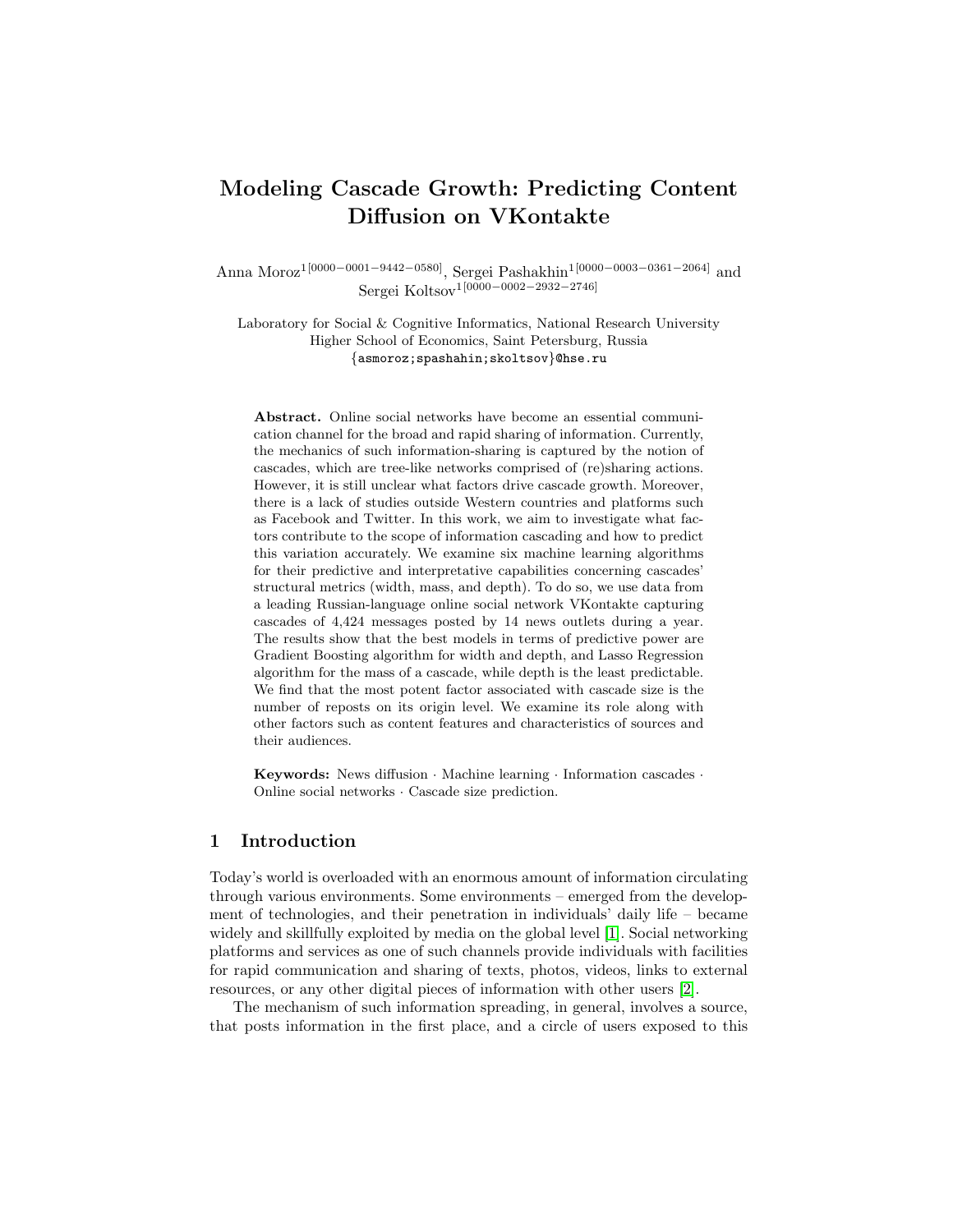content. Users could be tied to a source by friendship/followership relations, comprising an audience, or accidentally being exposed to the post. Then, some of this audience may repost the message and become a source for their audience. This chain of sharing actions generates a hierarchical tree of information resharing, usually referred to in the literature as a cascade [\[3,](#page-13-0)[4\]](#page-13-1). Cascades capture information spread better than the 'small world' model [\[5,](#page-13-2)[6\]](#page-13-3), and allow studying social influence in networks [\[4,](#page-13-1)[7\]](#page-13-4). Although information cascades are capable of reaching an enormous number of users, they vary in size and rarely become large [\[8\]](#page-13-5). It is still unclear what factors contribute to the scope of information cascading and how to predict this variation accurately [\[9\]](#page-13-6).

Currently, there are two approaches to this task: generative (deductive) and feature-based (inductive) [\[10\]](#page-13-7). The generative approach involves characterizing and modeling the process of content becoming popular in a social network. Although it provides excellent interpretability, it predicts poorly the variation observed in real-world cascades and may miss possibly valuable predictors. The feature-based approach formulates this task as a regression/classification problem that could be solved using a learning algorithm and a set of features with varying contributions to the explained variance, providing a framework for both prediction and explanation.

Previous works related to the prediction of cascade growth had been investigating factors connected to it. Although some progress in successful prediction has been achieved, a consensus on what features are the most essential to it is not established. Specifically, Cheng and others in [\[9\]](#page-13-6), aiming to predict whether the size of information cascade will exceed the predetermined number, discovered that content features of an original (root) post (i.e., attached images and captions of the post), although being weak predictors on their own, affect the influence of structural (friendship/followership networks' properties) and temporal (the speed of reshares) features. Simultaneously, they report that the average connectivity of the first reposters contributes to the increasing accuracy of prediction. An alternative finding concerning the influence of content features was reported in [\[11\]](#page-13-8), in which features of an author of a tweet along with tweet features appeared to be the most essential for prediction. Another study by Hong and colleagues [\[12\]](#page-13-9) indicated that the best model performance is achieved when contextual features are used along with temporal ones and that user activity aspects enhance marginal predicting performance. One more work [\[13\]](#page-13-10) experimented on features sets for prediction by applying a hybrid methodology for feature selection. The results were that channel (information source) features, i.e., the author's followers, and content features (whether a post contains URL and/or image), were repeatedly given the best rank by several feature selection algorithms. In the interim, a study by Tsur and others [\[14\]](#page-13-11) proved that a hybrid model incorporating several feature types (i.e., contextual, structural, and temporal ones) predicts information dissemination much better than partial models, evidencing that no predicting feature type's influence is concealed by the presence of other predicting feature types. There was also an attempt to propose a model able to integrate all notable findings of the previous research in [\[15\]](#page-13-12), that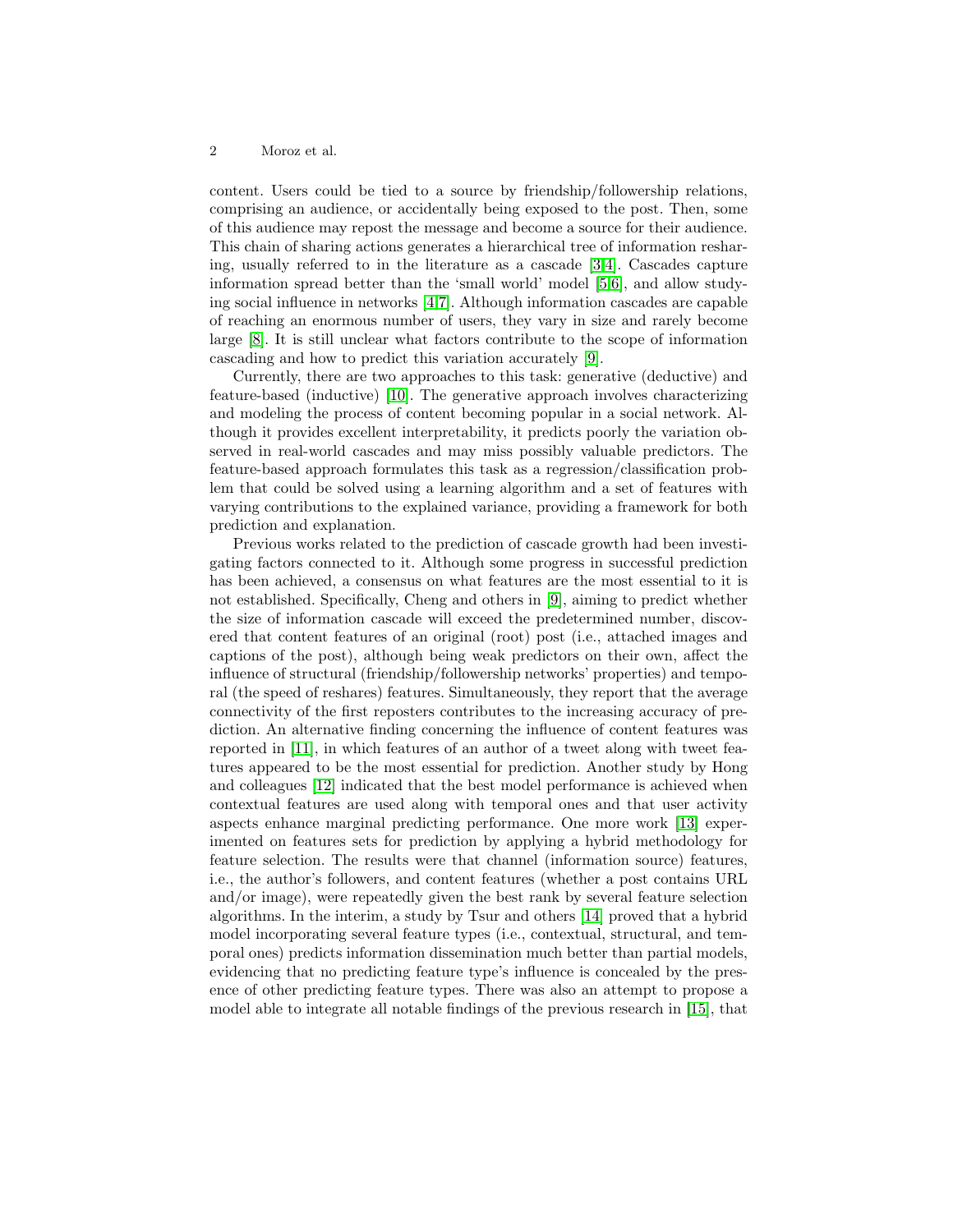was successfully empirically tested on the Twitter resharing cascades afterward. However, the authors' highest result of prediction hardly accounted even for a half of the variation in the cascade size.

Additionally, studies on the topic had reported that complex models outperform simpler models applied for prediction. Precisely, the finding is valid for the work by Cao and co-authors [\[10\]](#page-13-7) that involved a deep learning extension of the Hawkes processes model in comparison to regularized linear regression, both utilized to predict the influence of a retweet path. The already mentioned work by Cheng and colleagues [\[9\]](#page-13-6) also proved that non-linear algorithms perform a little better than linear ones when predicting the variation in a cascade's size.

In this work, we seek to perform an accurate prediction of cascade growth using six types of regression machine learning algorithms with a wide set of feature categories. We opt for the regression task for two reasons. The size of a propagation cascade, with no additional transformations implemented, is a numeric value. The classification formulation requires transforming this value either to a binary or multinomial variable, which involves dividing the range of values into categories based on some threshold. As cascade's size is commonly powerlaw distributed [\[9](#page-13-6)[,16](#page-13-13)[,17\]](#page-13-14), defining such threshold is problematic and reduces the amount of likely valuable information. Hence, this study aims to determine which algorithms are the best for predicting cascade's growth, and to explore which features are the most strongly associated with the eventual scope of a cascade. Although we consider factors associated with information propagation, we aim for a methodological contribution: to investigate the applicability of several learning algorithms to the prediction of cascades observed in a real online network.

Although the most popular social networking service for studying information propagation is Twitter, we choose VKontakte (VK) to address the lack of studies on Russian-speaking platforms and possible discrepancies connected to local audiences and media. Moreover, VK is the most popular Russian-speaking service, similar to Facebook, with an audience of 73.4 million users per month [\[18\]](#page-13-15).

We divide a notion of cascade's size into three differentiated metrics: its depth, width, and mass. We apply the notion of a cascade level, considering that there is a hierarchy of reposting from node to node. Thus, we define these metrics as follows:

- width is the biggest amount of nodes at one of the levels of a resharing cascade;
- mass is the total number of nodes at all levels of a cascade;
- depth is the maximum number of levels in a propagation cascade.

The rest of this paper is organized in the following way. The next section discusses the data used in the study. Then we elaborate on the methodological pipeline, after which the results of modeling are summarized. Finally, section 5 provides conclusions and considers the meaning and value of the findings.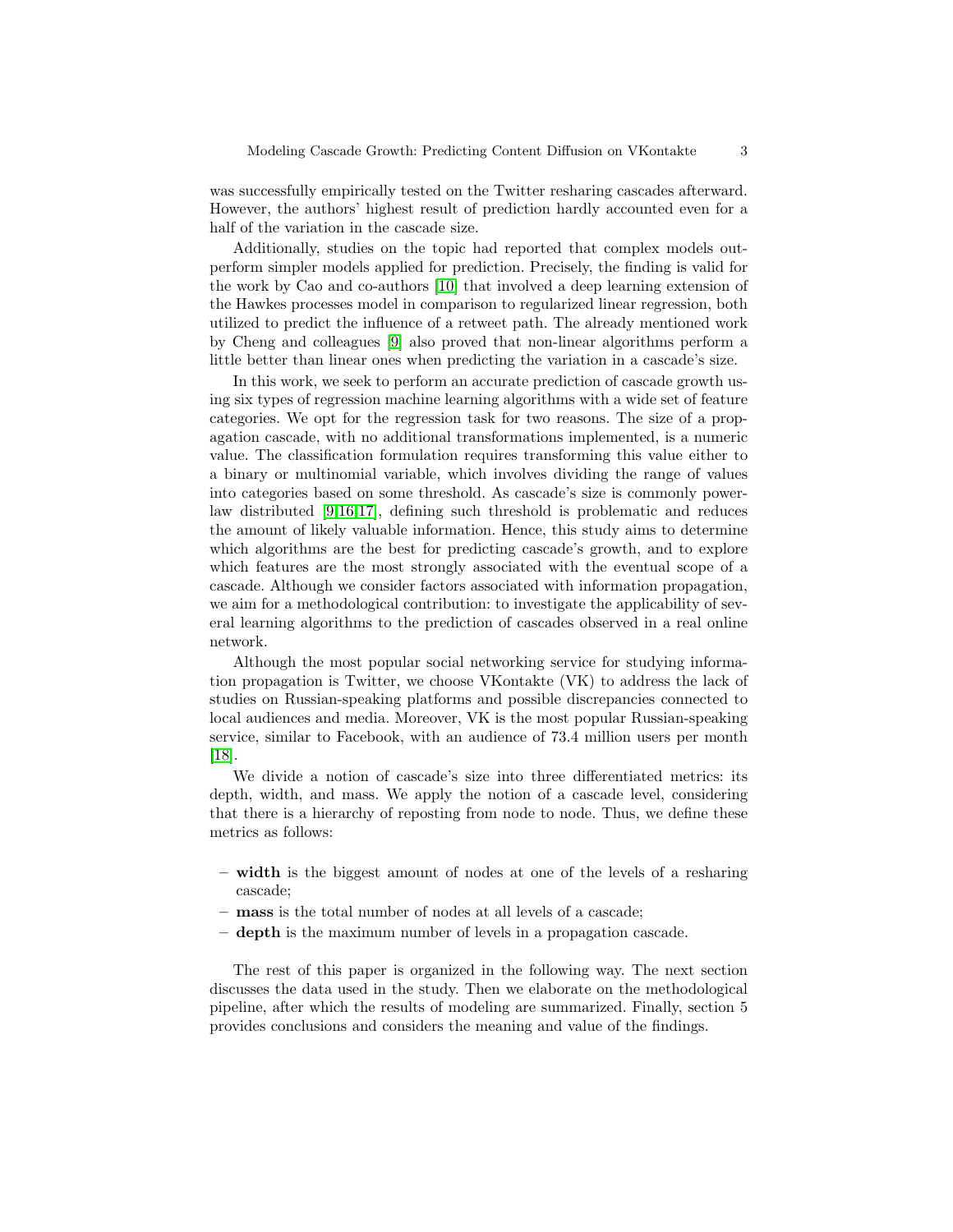# 2 Data

### 2.1 Dataset Description

As it was already mentioned, the data needed for modeling and further analysis were retrieved from VK service. The scope of the data was narrowed to the official public pages of leading state-owned Russian television channels (see Table [2\)](#page-4-0).

The data included (1) reposting data – the chains of reposts for top posts from the channels, (2) reposters data – publicly available profile information of users who at least once have reshared one of the top posts at any level of a cascade, (3) channel's summary statistics – total numbers of posts' comments, likes to posts, likes to posts' comments for each channel computed for the top posts, (4) post metadata – the popularity figures for each post (i.e., post's number of comments, likes, and reposts, the latter accounting for the number of nodes on the first level of a resharing cascade), and, finally, (5) topic modeling data, a matrix containing probability distributions of 86 labeled topics over news texts posted on behalf of the channels, so that each studied information cascade has some probability of belonging to all of the topics. The topic modeling procedure was reported in [\[19\]](#page-13-16).

The full set of features used for prediction can be found in Table [1.](#page-3-0) The final dataset used for fitting and assessing the models consisted of 4,424 observations. Its detailed description by sampled channels is provided in Table [2.](#page-4-0)

| <b>Feature Category Feature</b> |                                                                                                                                                                                                                                    | Data<br>Type                  |
|---------------------------------|------------------------------------------------------------------------------------------------------------------------------------------------------------------------------------------------------------------------------------|-------------------------------|
| Root post features              | N of comments to each root post<br>N of likes to each root post<br>N of reposts of each root post on the first level of a Numeric<br>cascade                                                                                       | Numeric<br>Numeric            |
| Channel features                | The total N of comments to channel's top posts<br>The total N of likes to channel's top posts<br>The total N of likes to comments to channel's top Numeric<br>posts<br>N of channel's followers                                    | Numeric<br>Numeric<br>Numeric |
| Channel's audience<br>features  | The average age of those subscribed to a channel<br>The cumulative N of followers of those subscribed to Numeric<br>a channel<br>The prevalent sex $(1)$ for female and $2$ for male) of Binomial<br>those subscribed to a channel | Numeric                       |
| Content features                | Distributions of probabilities of shared information, Numeric<br>text of a root post, belonging to each of the estab-<br>lished by topic modeling procedure [19] topics. 86 sep-<br>arated variables in total.                     |                               |

<span id="page-3-0"></span>Table 1. List of features within each feature category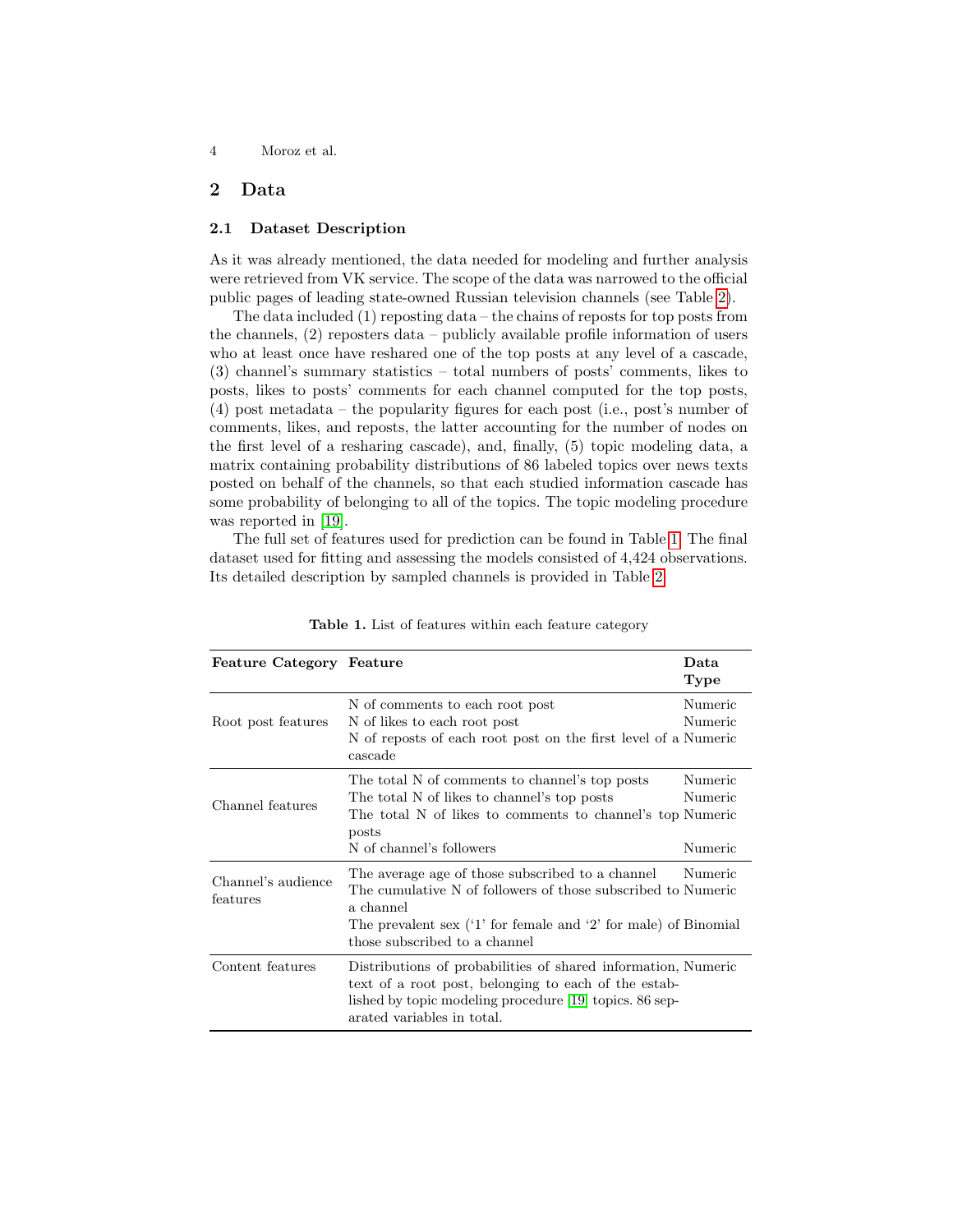| News Commu- N of<br>nity |     | N of<br>Posts Reposts | Reposters | Reposts | N of Unique N of 1st-level Max Cascade's Max Cascade's Max Cascade's<br>Width | Depth | Mass  |
|--------------------------|-----|-----------------------|-----------|---------|-------------------------------------------------------------------------------|-------|-------|
| <b>RIA</b> News          | 953 | 44,703                | 27,871    | 40,325  | 1,048                                                                         | 10    | 1,151 |
|                          |     |                       |           |         |                                                                               |       |       |
| Russia Today             | 944 | 17,661                | 11,725    | 15,772  | 591                                                                           | 6     | 749   |
| <b>RBC</b>               | 706 | 28,030                | 14,313    | 24,536  | 665                                                                           | 8     | 1,169 |
| Dozhd                    | 593 | 9,233                 | 5,892     | 7.593   | 278                                                                           | 8     | 405   |
| <b>NTV</b>               | 441 | 10,262                | 7.480     | 8,448   | 1,279                                                                         | 12    | 1,413 |
| Russia 24                | 252 | 8,072                 | 6,120     | 6.733   | 784                                                                           | 6     | 907   |
| Russia-Culture           | 123 | 3,530                 | 2,050     | 2,704   | 109                                                                           | 9     | 273   |
| MIR <sub>24</sub>        | 113 | 5,412                 | 1,264     | 4,984   | 153                                                                           | 8     | 176   |
| Channel-5                | 101 | 2,960                 | 2,312     | 2,208   | 126                                                                           |       | 217   |
| Channel 1                | 72  | 23,755                | 18,261    | 20,656  | 1,170                                                                         | 6     | 1,627 |
| TVC (News)               | 64  | 392                   | 311       | 270     | 10                                                                            | 4     | 18    |
| Russia-1                 | 51  | 5,505                 | 3,246     | 3,281   | 332                                                                           | 9     | 614   |
| Monson                   | 8   | 1,684                 | 1.435     | 1,500   | 234                                                                           | 4     | 255   |
| <b>InoTV</b>             | 3   | 15                    | 15        | 15      | 6                                                                             |       | 6     |

<span id="page-4-0"></span>Table 2. Dataset description.

#### 2.2 Training and Testing Datasets

The compiled dataset was split into two samples: the training set for fitting models, and the test set one for assessing their performance, as the standards of predictive machine learning modeling entail [\[20\]](#page-14-0).

There are several ways of splitting the initial dataset, and the most common strategy is to randomly assign 80% of observations to the training sample and 20% to the testing sample. In the case of our data, we can split the dataset by date of posts' publication. Thus, models fitted on the older data would be extrapolating to more recent cascades with more reliable predictions in terms of external validity. Hence, the data was split as follows: the training set included all posts up to October 2017 (including), and the test set covered the period from November 2017 to February 2018. Ultimately, the convention of 80% by 20% data split was met.

### 2.3 Normalization

In our case, the target variables – width, depth, and mass of a cascade – were found to be power-law distributed. To comply with the assumptions of the penalized linear regression models – requiring a normally distributed outcome variable – the resulting data was duplicated, and normalization procedure was applied so that two sets of data were obtained, non-normalized and normalized. For normalization, the scaling of matrix-like objects algorithm [\[21\]](#page-14-1) was applied.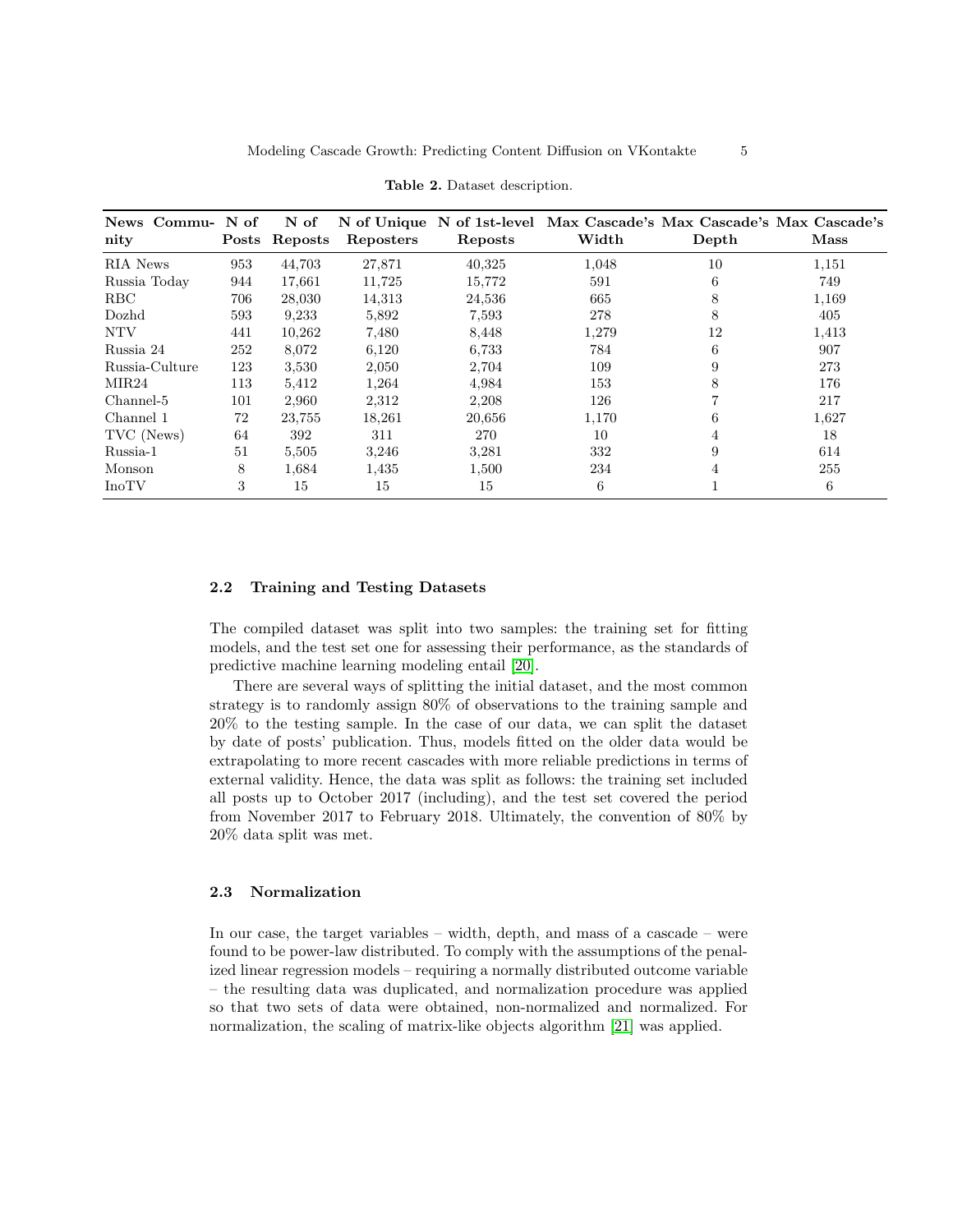# 3 Methods

#### 3.1 Algorithms and Hyperparameters

For modeling cascade's metrics, a set of algorithms of increasing complexity with 5-fold cross-validation was chosen. The set included three kinds of penalized linear regressions, i.e., Lasso regression, Ridge regression, and Elastic Net regression, Decision Tree algorithm, and more complex ensemble methods, such as the Random Forest and Gradient Boosting Machine algorithms.

The hyperparameters were set to default for Decision Tree, as it was found that changing hyperparameters does not affect performance significantly on this data after a series of preliminary tests. In the case of Random Forest, the pickingup procedure revealed the most optimal hyperparameters for the algorithm. As for Gradient Boosting, the algorithm automatically chose the hyperparameters out of a specified list of values based on the RMSE metric. The same was done for all three types of penalized linear regressions. The detailed settings of hyperparameters are present in Table [3.](#page-6-0)

#### 3.2 Fitted Models

Models were built in a three-stage procedure aimed at defining the best-fit for predicting cascades' growth. During the first step, three algorithms, Decision Tree, Random Forest, and Gradient Boosting, were fit to the non-normalized training data, each of the algorithms predicting three cascade's metrics separately. After that, the same was reproduced on the normalized training dataset, with penalized regressions added. Finally, a total of 27 models, with 9 of them predicting each of three target values, were run on the testing sets and compared in prediction accuracy based on the R-squared metric. This metric was chosen as the only one that can be applied to both scaled and non-scaled datasets, disregarding discrepancy in variables' value range. In situations when R-squared values were about the same within one of the cascades' metrics prediction, the RMSE measure, calculated as the square root of a mean squared difference between predicted and observed outcomes, was additionally used.

# 3.3 Interpretation

After the best-fitting models predicting depth, width, and mass of a cascade were chosen, several methods were applied for the purpose of interpretation. Some of the utilized algorithms, i.e., linear regressions, are easily interpretable on their own, producing coefficients for all of the involved independent variables needed to specify how inputs interact with each other to generate the output.

However, other algorithms – sometimes called "black box" models – are more complex, which hampers the interpretability of results. Considering this fact, for interpretation of the Gradient Boosting models, the relative influence of explanatory features was used, which is the number of times a feature was selected for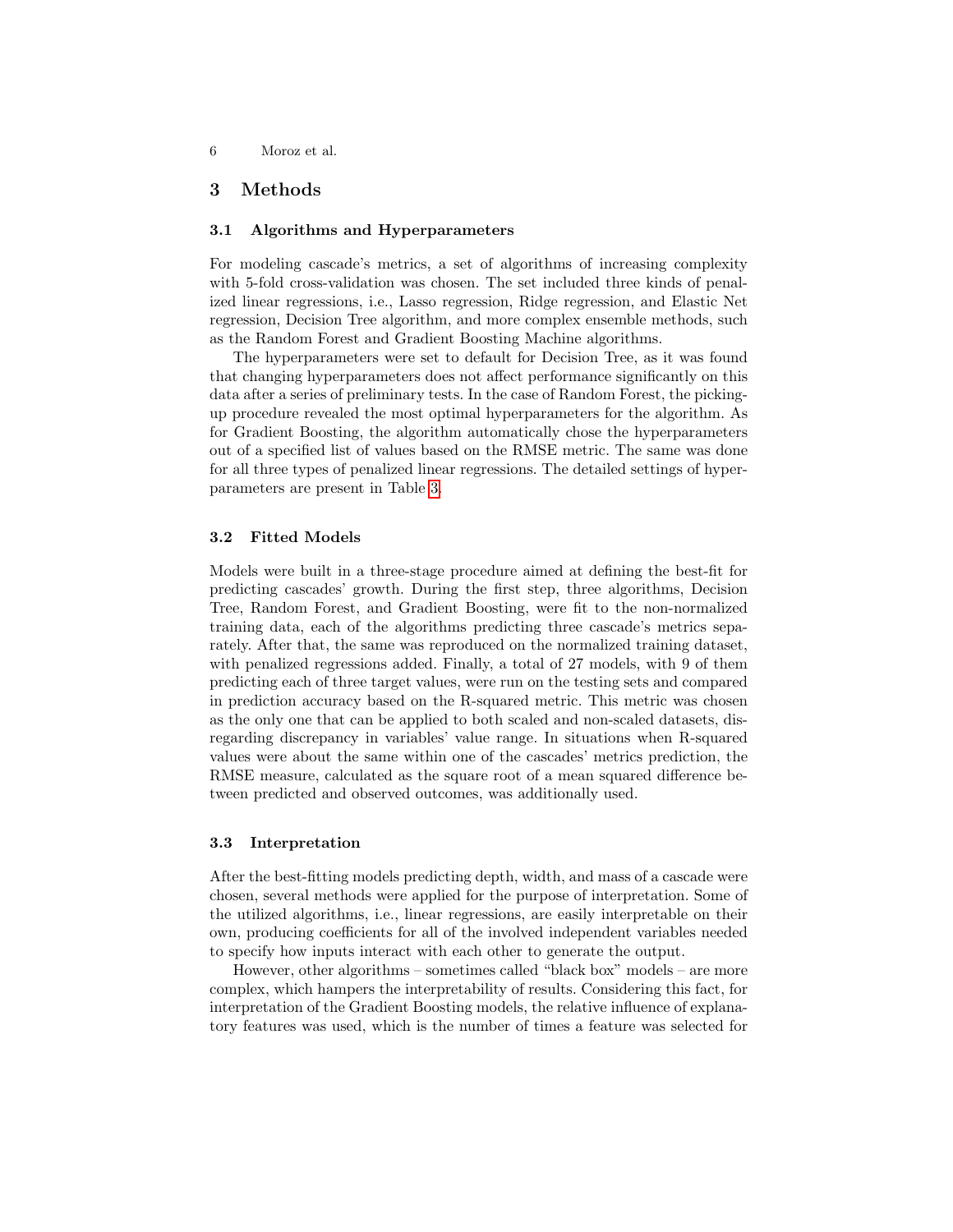| Algorithm              | Parameter<br>name       | <b>Parameter Description</b>                                                                                                                                                                                   | Range                         |
|------------------------|-------------------------|----------------------------------------------------------------------------------------------------------------------------------------------------------------------------------------------------------------|-------------------------------|
| Decision Tree          | min criterion           | A value of test statistics or $(1-p)$ that should be 0 ( <i>default</i> )<br>exceeded to perform a split                                                                                                       |                               |
| Random Forest          | mtry                    | The number of features randomly sampled as can-50<br>didates at each split                                                                                                                                     |                               |
|                        | ntree                   | the total number of trees to grow in one run                                                                                                                                                                   | 500                           |
| Gradient Boosting      |                         | interaction.depth number of splits an algorithm has to perform on 6 (Salford default set-<br>a single tree                                                                                                     | $ting$ [22])                  |
| Machine                | $n.$ trees<br>shrinkage | The total number of trees to grow in one run<br>A learning rate, stands for the amount of penalty 0.001, 0.005,<br>that will be applied to reduce the effect of each $0.05, 0.1, 0.5$<br>additional tree built | 500, 800, 1000, 2000<br>0.01, |
|                        | n. minobsin node        | The minimum number of observations in terminal 10, 15, 20, 25<br>nodes of each tree                                                                                                                            |                               |
| Lasso Regression       | lambda                  | Determines the amount of shrinkage, the penalty<br>term, to be applied to regularize the effect of pre-<br>dicting features                                                                                    | $10^{seq(-3,3, length=100)}$  |
|                        | alpha                   | Determines what type of penalized regression 1<br>model is fit                                                                                                                                                 |                               |
| Ridge Regression       | lambda                  | Determines the amount of shrinkage, the penalty<br>term, to be applied to regularize the effect of pre-<br>dicting features                                                                                    | $10^{seq(-3,3, length=100)}$  |
| Elastic Net Regression | alpha                   | Determines what type of penalized regression 0<br>model is fit                                                                                                                                                 |                               |
|                        | lambda                  | Determines one of the amounts of shrinkage, the $0.1, 0.2, 0.3, 0.4, 0.5$ ,<br>first penalty term, to be applied to regularize the $0.6, 0.7, 0.8, 0.9, 1$<br>effect of predicting features                    |                               |
|                        | alpha                   | Determines one of the amounts of shrinkage, the $0.1, 0.2, 0.3, 0.4, 0.5$ ,<br>second penalty term, to be applied to regularize $0.6, 0.7, 0.8, 0.9, 1$<br>the effect of predicting features                   |                               |

<span id="page-6-0"></span>

| Table 3. List of tuned hyperparameters |  |  |  |  |  |  |  |
|----------------------------------------|--|--|--|--|--|--|--|
|----------------------------------------|--|--|--|--|--|--|--|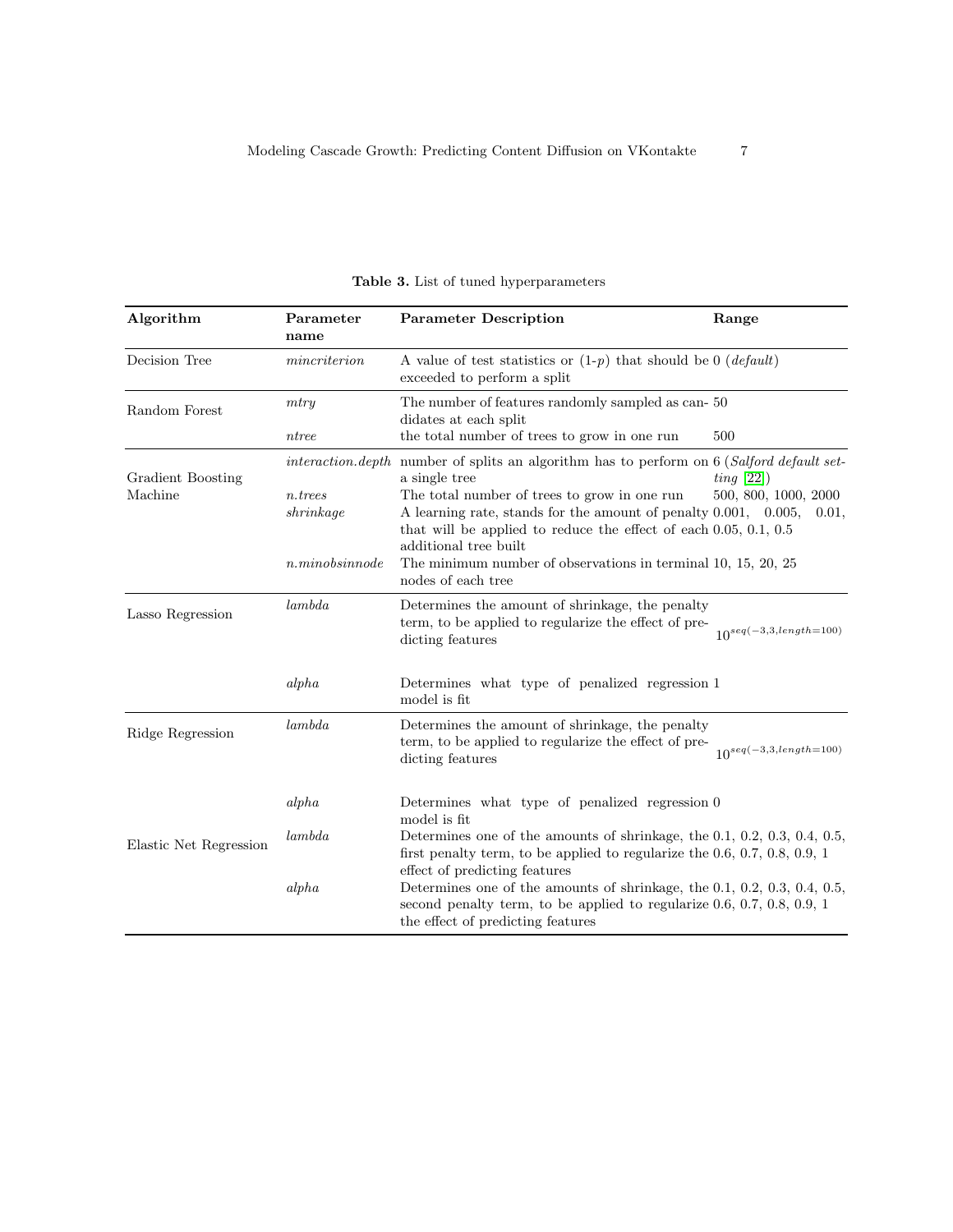each tree split balanced by the improvement of the SSE (sum of squared errors) value and averaged over all trees [\[23\]](#page-14-3).

In the case of Random Forest, the variable importance score was used. The scores are computed using MSE (mean square error) first obtained on the subsample of data for each tree that was not used during model construction, and once again with variables reshuffled. The differences are then averaged and divided by the standard error. Lastly, to infer the significance of independent variables of penalized linear regression, the coefficients as the estimators of features' importance, controlled by a penalty term, were obtained. After the order of importance of predicting features in each considered model was acquired, the individual conditional expectation plots (ICE plots) were constructed to decide the directionality of the relationship between the outcome and the most important features. The partial dependence plot displays the marginal effect of one or more features on the predicted outcome, and it was used to assess the direction of the relation between an outcome and a feature [\[24\]](#page-14-4).

Finally, the whole procedure was repeated without variable with the number of reposts at the first level of resharing to investigate its relative importance for reasons discussed below.

# 4 Results

Table [4](#page-8-0) shows the performance of all nine models predicting the mass of a cascade on both non-normalized and normalized data. Due to differently preprocessed sets of the data, values of RMSE for the first three and the remaining six models fall into different number ranges. However, it is still possible to compare Rsquared values among nine models, and RMSE values within models built on the same data. The highest performance on cascade's mass prediction is attributed to the penalized linear regression – the percentage of explained variance in the outcome goes beyond 97%. Among these three models, the most accurate appears to be the Lasso regression, having the smallest root mean square error.

R-squared and RMSE metrics of nine models predicting cascade's width and nine models for cascade's depth are laid out in the same table, respectively, with the very same technical peculiarities mentioned for the mass predicting models' performance. The best models for prediction of cascade's width are Gradient Boosting Machine on non-normalized data and Lasso and Elastic Net regressions on the normalized dataset, achieving the highest R-squared values of approximately 0.99, and the lowest RMSE values. Finally, in the case of depth of a cascade, the best predictive performance is shown by the Gradient Boosting algorithm on both datasets, with 57% explained variance in the outcome variable. Judging by lower RMSE value, this model built on the non-normalized data is slightly more accurate.

Additionaly, it should be noted that width and depth of information cascade are predicted more accurately, with models accounting for almost 100% of the variance in the target variable while cascade's depth was predicted poorly, com-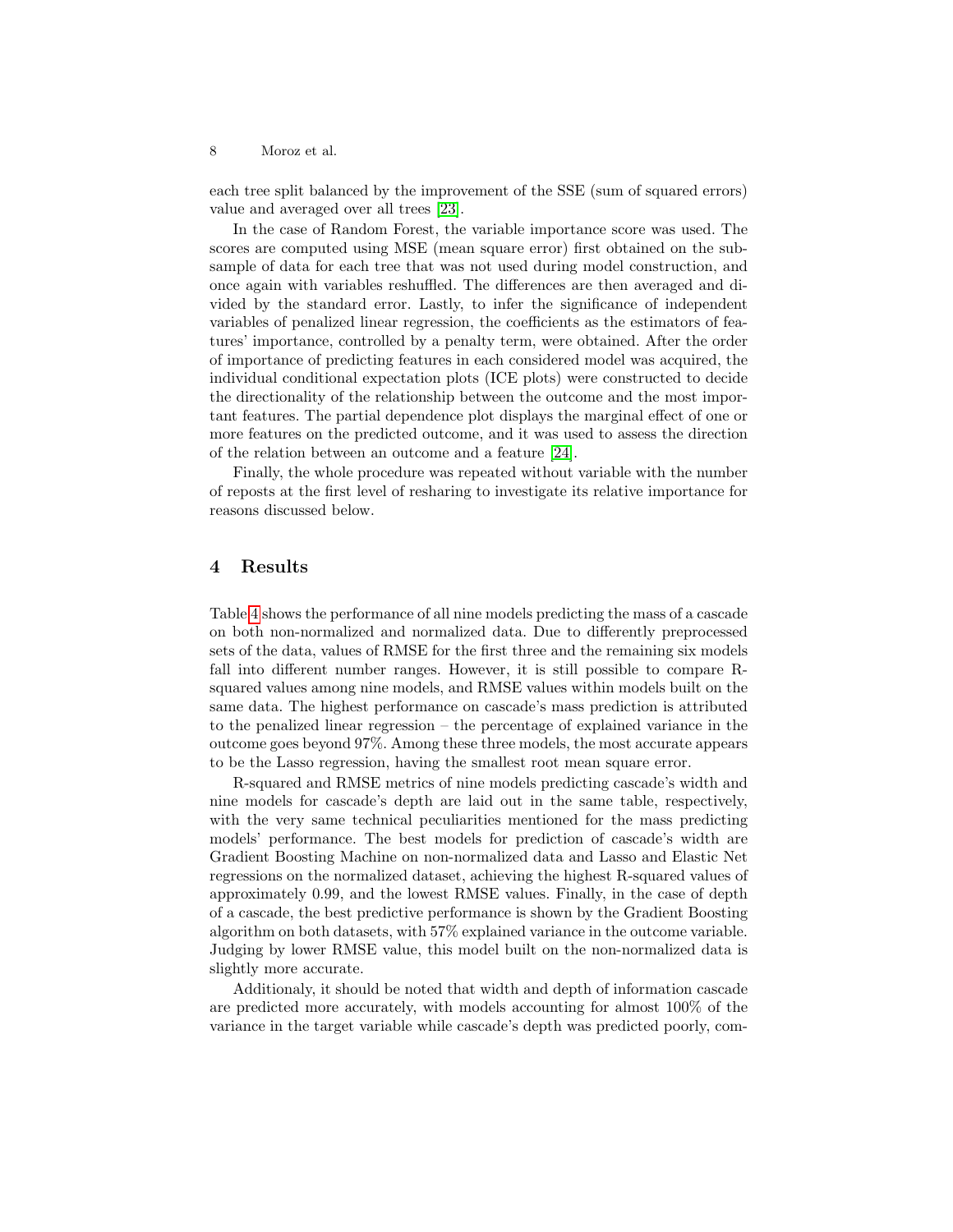| Cascade's<br>Metric | Model                                | R-squared<br>Value | <b>RMSE</b><br>R-squared<br>Value (with<br>feature<br>one<br>out) |        | <b>RMSE</b> (with<br>feature<br>one<br>out) |  |
|---------------------|--------------------------------------|--------------------|-------------------------------------------------------------------|--------|---------------------------------------------|--|
|                     | Decision Tree (non-scaled data)      | 0.962              | 0.247                                                             | 20.226 | 89.598                                      |  |
|                     | Random Forest (non-scaled data)      | 0.966              | 0.252                                                             | 18.540 | 90.018                                      |  |
| Mass                | Gradient Boosting (non-scaled data)  | 0.97               | 0.242                                                             | 17.670 | 88.503                                      |  |
|                     | Lasso Regression (scaled data)       | 0.972              | 0.230                                                             | 0.166  | 0.888                                       |  |
|                     | Ridge Regression (scaled data)       | 0.970              | 0.178                                                             | 0.196  | 0.906                                       |  |
|                     | Elastic Net Regression (scaled data) | 0.972              | 0.232                                                             | 0.168  | 0.888                                       |  |
|                     | Decision Tree (scaled data)          | 0.960              | 0.024                                                             | 0.208  | 1.861                                       |  |
|                     | Random Forest (scaled data)          | 0.923              | 0.084                                                             | 0.320  | 2.039                                       |  |
|                     | Gradient Boosting (scaled data)      | 0.966              | 0.059                                                             | 0.182  | 2.156                                       |  |
|                     | Decision Tree (non-scaled data)      | 0.539              | 0.089                                                             | 0.673  | 0.957                                       |  |
|                     | Random Forest (non-scaled data)      | 0.550              | 0.117                                                             | 0.662  | 0.949                                       |  |
| Depth               | Gradient Boosting (non-scaled data)  | 0.571              | 0.136                                                             | 0.648  | 0.921                                       |  |
|                     | Lasso Regression (scaled data)       | 0.316              | 0.115                                                             | 0.828  | 0.950                                       |  |
|                     | Ridge Regression (scaled data)       | 0.334              | 0.120                                                             | 0.815  | 0.971                                       |  |
|                     | Elastic Net Regression (scaled data) | 0.305              | 0.103                                                             | 0.836  | 0.951                                       |  |
|                     | Decision Tree (scaled data)          | 0.511              | 0.034                                                             | 0.70   | 1.059                                       |  |
|                     | Random Forest (scaled data)          | 0.560              | 0.113                                                             | 0.666  | 0.981                                       |  |
|                     | Gradient Boosting (scaled data)      | 0.572              | 0.112                                                             | 0.665  | 0.956                                       |  |
|                     | Decision Tree (non-scaled data)      | 0.969              | 0.312                                                             | 15.260 | 68.407                                      |  |
|                     | Random Forest (non-scaled data)      | 0.980              | 0.319                                                             | 11.817 | 70.180                                      |  |
| Width               | Gradient Boosting (non-scaled data)  | 0.984              | 0.320                                                             | 11.064 | 67.911                                      |  |
|                     | Lasso Regression (scaled data)       | 0.984              | 0.266                                                             | 0.122  | 0.867                                       |  |
|                     | Ridge Regression (scaled data)       | 0.983              | 0.201                                                             | 0.155  | 0.893                                       |  |
|                     | Elastic Net Regression (scaled data) | 0.984              | 0.270                                                             | 0.122  | 0.867                                       |  |
|                     | Decision Tree (scaled data)          | 0.964              | 0.058                                                             | 0.196  | 2.528                                       |  |
|                     | Random Forest (scaled data)          | 0.924              | 0.107                                                             | 0.333  | 2.121                                       |  |
|                     | Gradient Boosting (scaled data)      | 0.981              | 0.070                                                             | 0.137  | 2.405                                       |  |

<span id="page-8-0"></span>Table 4. Models' performance figures.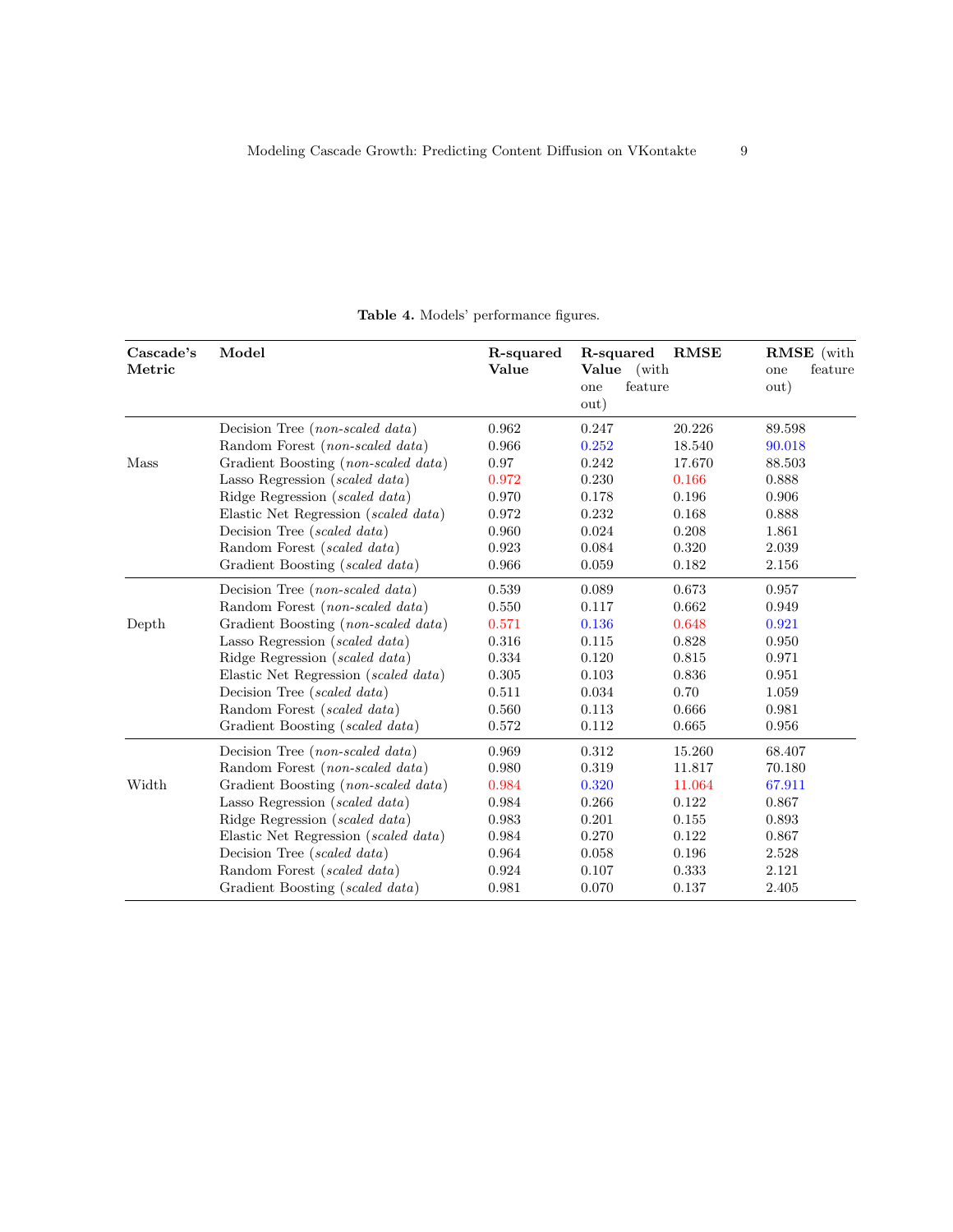pared to other metrics of cascade's size, reaching maximum of 57% of explained variance.

The following models were considered for interpretation: Lasso regression for cascade's mass prediction and Gradient Boosting built on the non-normalized dataset predicting both width and depth of a cascade. The most prominent feature associated with cascade's mass was the number of reshares on the first level of a cascade. On the relative scale of overall variable importance, assessed on the base of absolute values of regression coefficients, ranging from 0 to 100, this feature scored the maximum. Figure [1](#page-14-5) (see in Appendix) depicts the mentioned variation. Further conclusions about features' importance were drawn on the base of the same method, partial dependence plots. The same was observed for other metrics – their increase was strongly associated with the number of reposts on the first level of a cascade. In the model predicting cascade's width, this feature reached 97 out of 100 points on the normalized scale of features' relative influence. In predicting the depth, it scored 70 out of 100, compared to other features that barely exceeded 3 points.

Thus, most of the variation in cascade's size can be explained by the change in the number of reshares on the first level of the information propagation tree. This relation itself appeared to be positive, meaning that the increase in the number of reposts on first-level is attributed to the growth of a cascade in depth, width, and mass (see Fig. [3](#page-15-0) and Fig. [2](#page-15-1) in Appendix).

Among other features, relatively significant appeared to be content features: probability distributions of several text topics, all of the used channel's audience features, one of the root poster features, and channel features. For prediction of cascade's mass, the number of reposts on the first level of a cascade is followed by prevailing sex of channel's followers, the number of channel's followers, the cumulative number of channel's audience' followers, the number of comments to channel's posts, the number of root post's likes, and average age of channel's audience. According to the coefficients (see Fig. [2](#page-15-1) in Appendix), the prevalence of male users among channel's followers and the number of channel's followers are negatively associated with the mass of a cascade, while the rest of the mentioned features – positively.

As for the cascade's width prediction, the number of reposts on the first level is followed by the probability distributions of the following topics: "West-Russia relations", "The Voice Russia", "TV shows: comedy and dancing", and "Weather". They appeared to be positively correlated with the cascade's width, as the marginal effect of each topic exceeds zero. Finally, for the depth prediction the number of comments to channel's posts, the number of channel's audience' followers, and the number of likes to channel's posts are relatively important. Interestingly, only the number of reposts at the first level of resharing, among all mentioned features, is positively associated with the depth of a cascade.

As the number of reposts at the first level of propagation cascade accounted for the overwhelming part of the variance in all three metrics modeled, we propose that the growth of a cascade can be attributed solely to this feature. To investigate this proposition, we repeated the whole procedure without this vari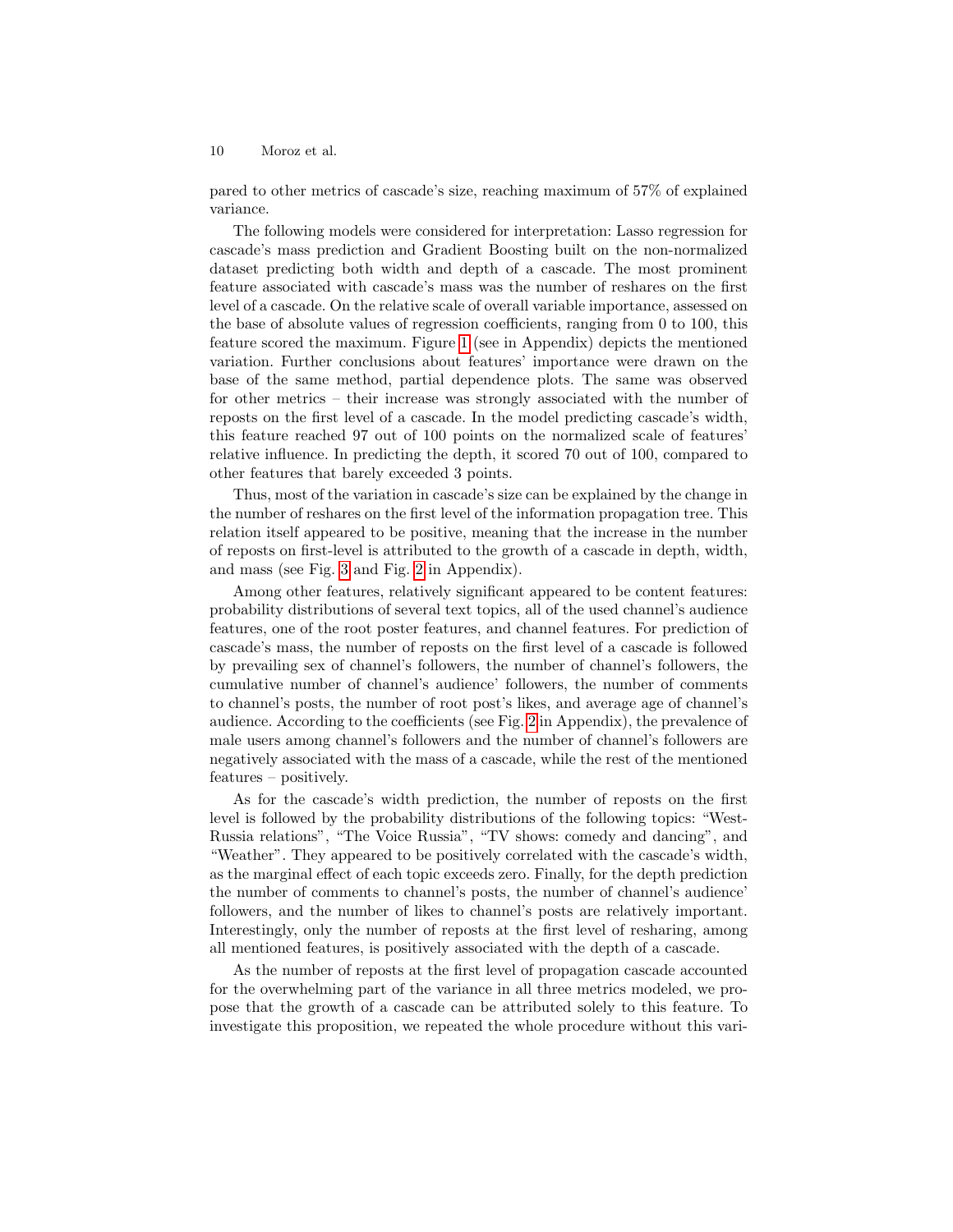able. As a result, the set of best-fit algorithms has changed (see Table [4\)](#page-8-0). Now, the best model for predicting the mass of a cascade is Random Forest trained and assessed on non-normalized data. As for cascade's width and depth, Gradient Boosting Machine on the non-normalized dataset emerged as most accurate. R-squared values of all nine models for each metric substantially decreased, not reaching even half of the value of their counterparts in a situation when the removed feature was present.

Further, scaling of the dataset for prediction of all three metrics gives a substantial fall in R-squared values compared to those resulting from the non-scaled data. As for the most crucial features, the cumulative number of channel's audience followers, content characteristics, and the number of comments to channel's posts explain most of the variation. Surprisingly, the increase in the latter shows a negative association with cascade's depth, while others are positively associated with cascade's metrics.

Additionally, we considered marginal effects of age and sex of a channel's audience on the cascade's size in the models without the number of reposts on the first level. The prevailing sex of a channel's audience indicated by users as "male" is negatively correlated with the size of a cascade. The marginal effect of the average age of a channel's audience on cascade's mass equals zero for most of the predictor values except for the value of 33.84, where it falls below zero. Its marginal effect on the width of a cascade is negative, while on the cascade's depth, it is the exact opposite, indicating positive association. However interesting, we abstain from an in-depth analysis of factors associated with cascade growth and their contribution and limit our interpretations as we aim to investigate the methodological value of the findings.

# 5 Conclusions & Discussion

In this work, we examine the issue of information spread in online social networks by attempting to find the best-fit model that can be used to predict the growth of propagation cascades. Although there are existing studies that have addressed similar objectives, we contribute to the research by approaching the problem with the data from Russian-speaking social networking service. After obtaining the best-fit models, we look at the features that contributed the most in order to determine the possibly noteworthy constituents of the models able to predict variation in the outreach of an information cascade.

The results showed that non-linear algorithms perform better when predicting the growth of information cascade – which is consistent with [\[10\]](#page-13-7) and [\[9\]](#page-13-6) works. Except for the prediction of mass of a cascade with a full set of features, which is most accurately predicted with regularized linear regression. Furthermore, it should be noted that R-squared values for the models with all features included are objectively quite high, indicating that models can explain up to 98% of the variation in cascade's size – in contrast to Martin and his colleagues' study [\[15\]](#page-13-12) which achieved a maximum of 48% of explained variation.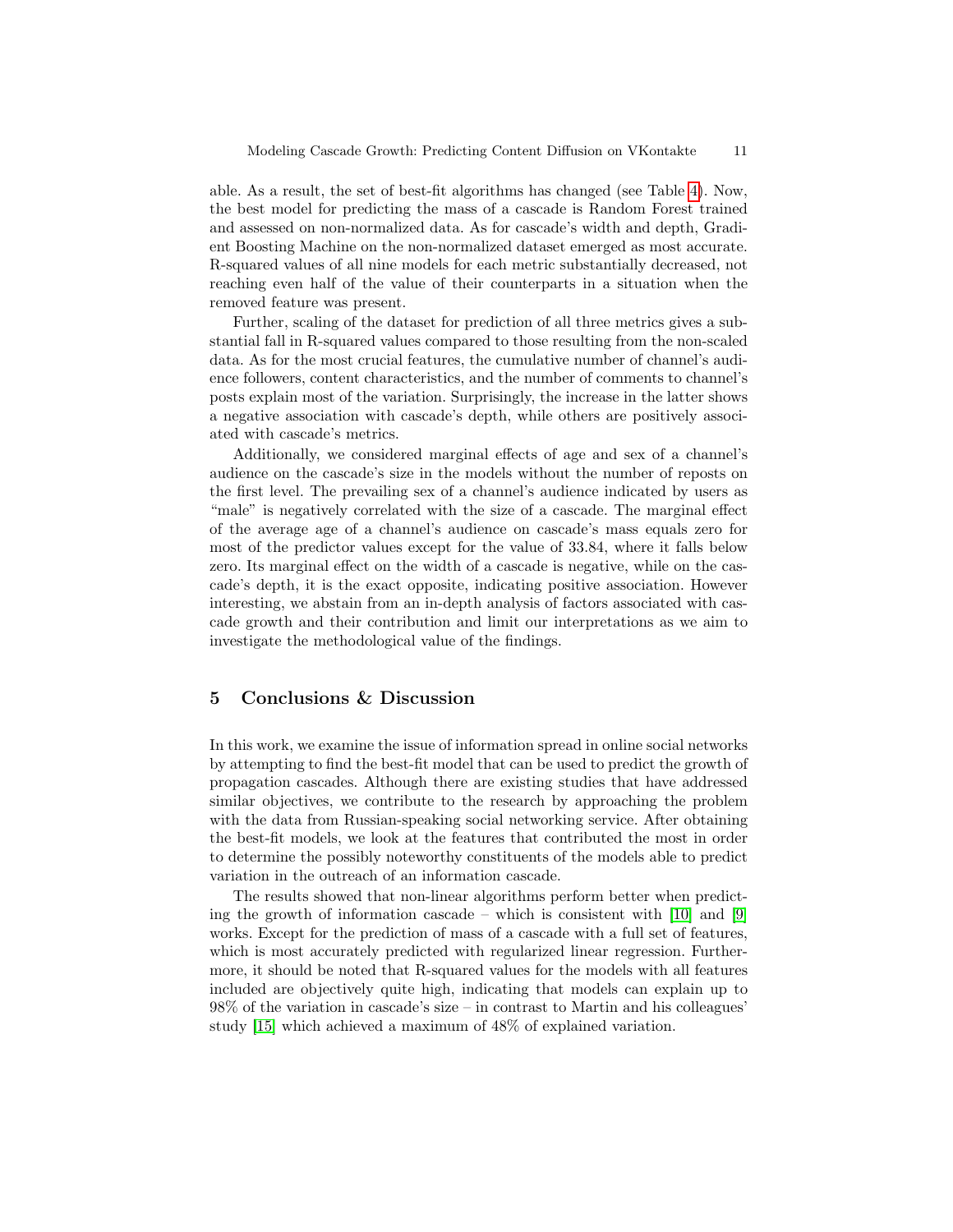The interpretation of the best-fit models indicated that features of all categories either way appeared as one of the most contributing to the prediction, similarly to [\[14\]](#page-13-11). However, not all features have the same degree of importance for the accuracy of prediction, which is more in line with [\[9\]](#page-13-6). The growth of an information cascade in width, depth, and its gain in mass can be attributed entirely to the number of reposts on the first level of a cascade – formally, to the number of edges directly connected to the root of a cascade, while other features have a relatively small effect on the outcome when included in a model altogether. Although logically evident, this finding raises questions whether this connection can be explained by the propagation mechanics and the data specificity, or is it an artifact of the platform where the study was conducted. It should be noted that on VK, there is no way a user can see the number of likes, reshares, or views of the original post at the point when this post was reposted, i.e., from the account of a user who did the repost. In addition to that, when a repost is done, a reposter is able to place a caption to the reshared post – fairly modifying resharing information.

Nevertheless, a sharp decrease in R-squared value by three times for all models, after removing the number of reposts on the first level of resharing from the predicting features, suggests that the eventual outreach of content diffusion can be predicted with high accuracy by this feature solely. Hence, we can conclude that the observed structural variation in depth and width of a propagation tree, and its eventual magnitude highly depends on the activity of the source' audience that serves as an intermediary in letting the information leak beyond where it was initially posted. Note that such an audience includes not only followers of a channel but also users who are not bounded by the followership relations to a channel.

Additionally, the results of  $[11]$  study were also partly supported – features related to an author of a post (in our case, channel features) combined with content features benefited the predictive power of the models, yet only when the number of shares on the first level was excluded. This finding lets us suggest that if we assume that there are specific scripting strategies that each channel uses to differentiate itself and the content it posts from other news channels, the eventual reach of information propagation depends on the source's (channel's) specificity. Furthermore, users that make the propagation possible – in line with the selective exposure theory [\[25\]](#page-14-6) – intentionally choose from what source and what news information to consume depending on the attributes of both source and content.

Content features on their own were consistently important for predicting cascade' s growth with models using all features and models without the number of shares on the first level, compared to other features. This validates conclusions of work by Hong and colleagues [\[12\]](#page-13-9). However, predicting models without the number of reposts on the cascade's first level let us conclude that, contrary to Elsharkawy and colleagues' work [\[13\]](#page-13-10), audience features are more relevant for prediction of cascade's growth than channel's features. Further, if cascade's growth can be relatively successfully predicted by audience features, a question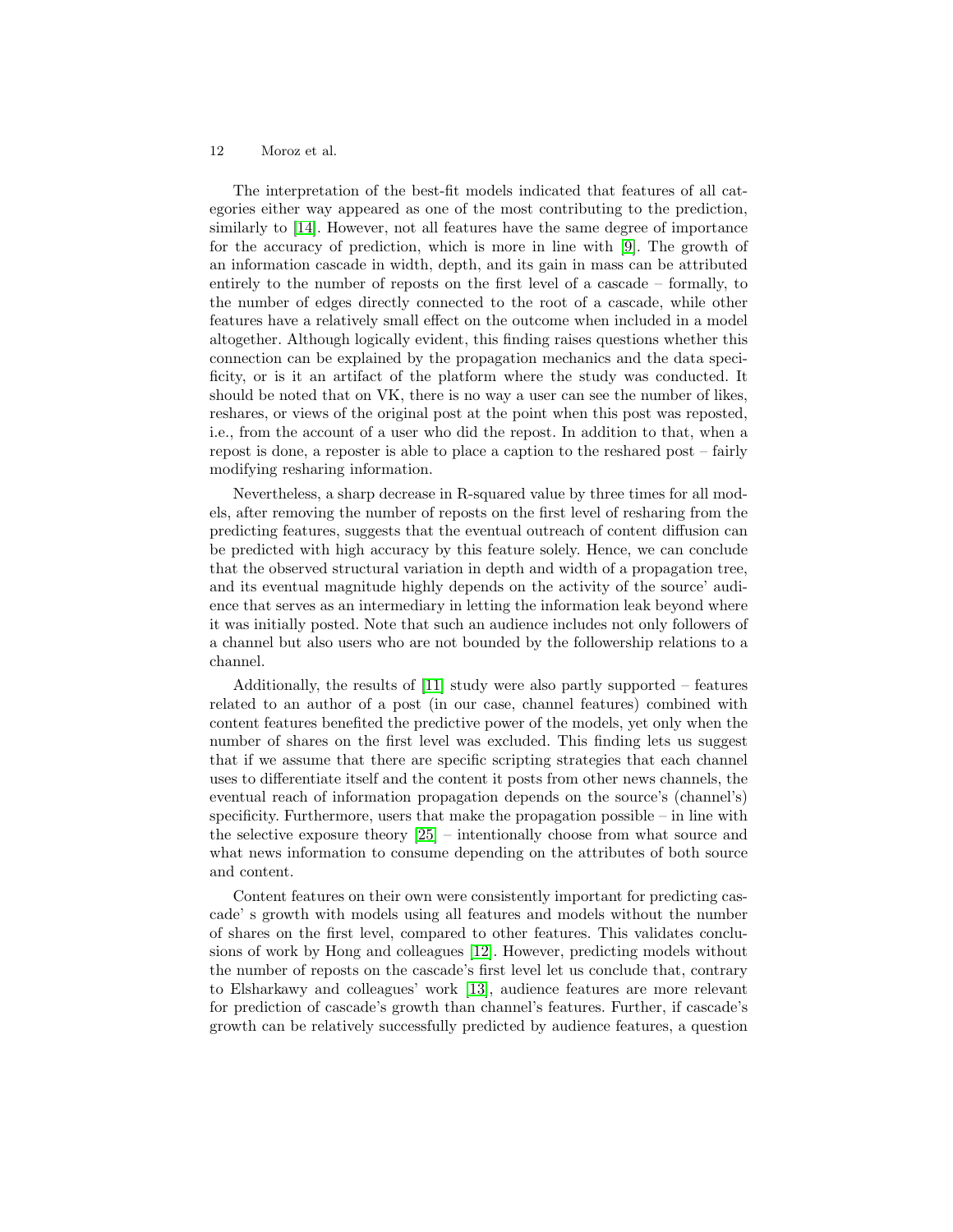about users' similarity or dissimilarity as a possible driver of information diffusion can be considered.

Finally, channel features and one of its audience features, prevailing sex of channel's audience indicated as male, that showed negative association when reaching a certain value with the depth of a cascade, raise suspicions. In the case of channel features, it appears that the number of followers of the author of the content (a channel) – simply put, channel's popularity – has a negative influence on information propagation depth. We can speculate that such a phenomenon can be linked to the reputation of Russian news channels' representation in the chosen social network. The online channels are assumed to be perceived by users of this social network as not trustworthy enough to 'participate' in spreading its content. Besides, the negative association between the number of channel's followers and the depth of a diffusion tree can be attributed to specifics of the publication sorting mechanism of the VKontakte platform. Still, further research is needed for the explicit connection and rationale of such a pattern to be established. As for male audiences having a negative impact on the cascade's growth, it can be allegedly explained by male users' tendency to less frequently become intermediate recipients (brokers) of information in a network of information diffusion, compared to female users. Yet, to claim it as a fact, more research on the topic should be conducted.

# Limitations

It is important to note that the reposting data used in the study is news posts published on official communities of Russian television channels, making the results valid only for such or a similar sample. This study's findings cannot be generalized on reposting patterns of any other content on social media platforms except for news data. Another limitation of our research is connected to metrics used to assess models. In the case of "black box" models, it is debatable whether the R-squared value can be applied for assessment of their predictive power.

# Acknowledgements

This work is an output of a research project implemented as part of the Basic Research Program at the National Research University Higher School of Economics (HSE University).

### References

- <span id="page-12-0"></span>1. Thorson, K., Wells, C.: Curated flows: A framework for mapping media exposure in the digital age. Communication Theory 26(3), 309–328 (2015)
- <span id="page-12-1"></span>2. Boyd, D.M., Ellison, N.B.: Social network sites: Definition, history, and scholarship. Journal of Computer-Mediated Communication 13(1), 210–230 (2007)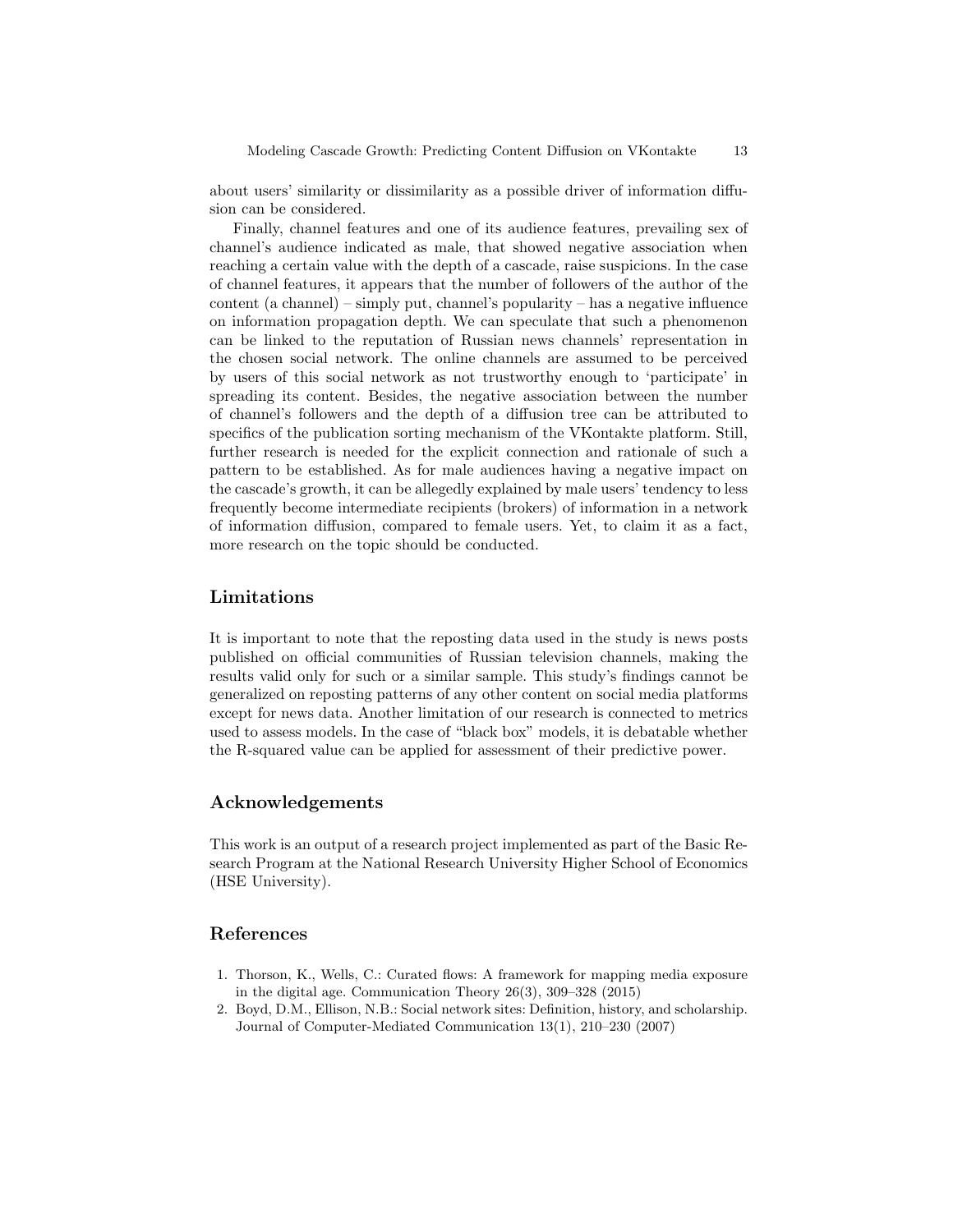- 14 Moroz et al.
- <span id="page-13-0"></span>3. Sun, E., Rosenn, I., Marlow, C.A., Lento, T.M.: Gesundheit! modeling contagion through facebook news feed. In: Third international AAAI conference on weblogs and social media (2009)
- <span id="page-13-1"></span>4. González-Bailón, S., Borge-Holthoefer, J., Moreno, Y.: Online networks and the diffusion of protest. Analytical Sociology p. 261–278 (2014)
- <span id="page-13-2"></span>5. Liben-Nowell, D., Kleinberg, J.: Tracing information flow on a global scale using internet chain-letter data. Proceedings of the National Academy of Sciences 105(12), 4633–4638 (2008)
- <span id="page-13-3"></span>6. Gomez-Rodriguez, M., Leskovec, J., Krause, A.: Inferring networks of diffusion and influence. ACM Transactions on Knowledge Discovery from Data 5(4), 1–37 (Jan 2012)
- <span id="page-13-4"></span>7. Myers, S.A., Zhu, C., Leskovec, J.: Information diffusion and external influence in networks. Proceedings of the 18th ACM SIGKDD international conference on Knowledge discovery and data mining - KDD 12 (2012)
- <span id="page-13-5"></span>8. Bakshy, E., Hofman, J.M., Mason, W.A., Watts, D.J.: Everyones an influencer. Proceedings of the fourth ACM international conference on Web search and data mining - WSDM 11 (2011)
- <span id="page-13-6"></span>9. Cheng, J., Adamic, L., Dow, P.A., Kleinberg, J.M., Leskovec, J.: Can cascades be predicted? Proceedings of the 23rd international conference on World wide web - WWW 14 (2014)
- <span id="page-13-7"></span>10. Cao, Q., Shen, H., Cen, K., Ouyang, W., Cheng, X.: Deephawkes: Bridging the gap between prediction and understanding of information cascades. In: Proceedings of the 2017 ACM on Conference on Information and Knowledge Management. pp. 1149–1158 (2017)
- <span id="page-13-8"></span>11. Petrovic, S., Osborne, M., Lavrenko, V.: Rt to win! predicting message propagation in twitter. In: Fifth International AAAI Conference on Weblogs and Social Media (2011)
- <span id="page-13-9"></span>12. Hong, L., Dan, O., Davison, B.D.: Predicting popular messages in twitter. Proceedings of the 20th international conference companion on World wide web - WWW 11 (2011)
- <span id="page-13-10"></span>13. Elsharkawy, S., Hassan, G., Nabhan, T., Roushdy, M.: Towards feature selection for cascade growth prediction on twitter. Proceedings of the 10th International Conference on Informatics and Systems - INFOS 16 (2016)
- <span id="page-13-11"></span>14. Tsur, O., Rappoport, A.: What's in a hashtag? content based prediction of the spread of ideas in microblogging communities. In: Proceedings of the fifth ACM international conference on Web search and data mining. pp. 643–652 (2012)
- <span id="page-13-12"></span>15. Martin, T., Hofman, J.M., Sharma, A., Anderson, A., Watts, D.J.: Exploring limits to prediction in complex social systems. In: Proceedings of the 25th International Conference on World Wide Web. pp. 683–694 (2016)
- <span id="page-13-13"></span>16. Leskovec, J., Mcglohon, M., Faloutsos, C., Glance, N., Hurst, M.: Patterns of cascading behavior in large blog graphs. Proceedings of the 2007 SIAM International Conference on Data Mining (2007)
- <span id="page-13-14"></span>17. Vicario, M.D., Bessi, A., Zollo, F., Petroni, F., Scala, A., Caldarelli, G., Stanley, H.E., Quattrociocchi, W.: The spreading of misinformation online. Proceedings of the National Academy of Sciences 113(3), 554–559 (Apr 2016)
- <span id="page-13-15"></span>18. Mail.ru Group Limited Annual Report for FY 2019 andunaudited IFRS results for Q1 2020 (Apr 2020), [https://corp.imgsmail.ru/media/files/](https://corp.imgsmail.ru/media/files/engq1-2020-results.pdf) [engq1-2020-results.pdf](https://corp.imgsmail.ru/media/files/engq1-2020-results.pdf)
- <span id="page-13-16"></span>19. Koltsov, S., Pashakhin, S., Dokuka, S.: A full-cycle methodology for news topic modeling and user feedback research. In: International Conference on Social Informatics. pp. 308–321. Springer (2018)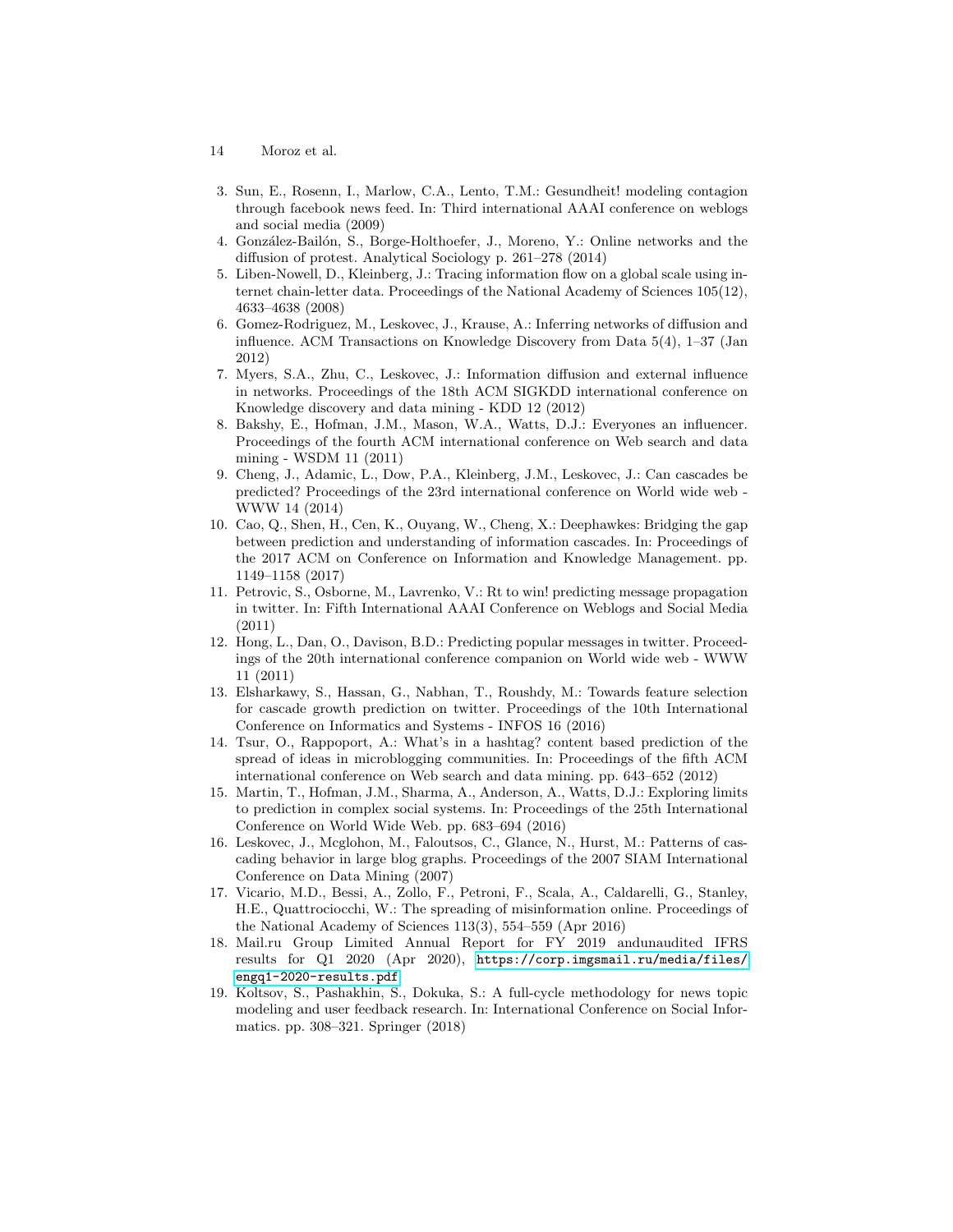Modeling Cascade Growth: Predicting Content Diffusion on VKontakte 15

- <span id="page-14-0"></span>20. James, G., Witten, D., Hastie, T., Tibshirani, R.: An introduction to statistical learning, vol. 112. Springer (2013)
- <span id="page-14-1"></span>21. Becker, R.A., Chambers, J.M., Wilks, A.R.: The new s language (Apr 2018)
- <span id="page-14-2"></span>22. TreeNet stochastic gradient boosting: An implementation of the MART methodology, [http://docs.salford-systems.com/TreeNetManual\\_v1.pdf](http://docs.salford-systems.com/TreeNetManual_v1.pdf)
- <span id="page-14-3"></span>23. Quan, Z., Valdez, E.A.: Predictive analytics of insurance claims using multivariate decision trees. SSRN Electronic Journal (2018)
- <span id="page-14-4"></span>24. Friedman, J.H.: Greedy function approximation: a gradient boosting machine. Annals of statistics pp. 1189–1232 (2001)
- <span id="page-14-6"></span>25. Sullivan, L.E.: Selective exposure. The SAGE Glossary of the Social and Behavioral Sciences p. 465 (2009)



# A Appendix

<span id="page-14-5"></span>Fig. 1. A graph showing top-10 of the most tangible predicting features used as input by the Lasso Regression algorithm for cascade's mass prediction.